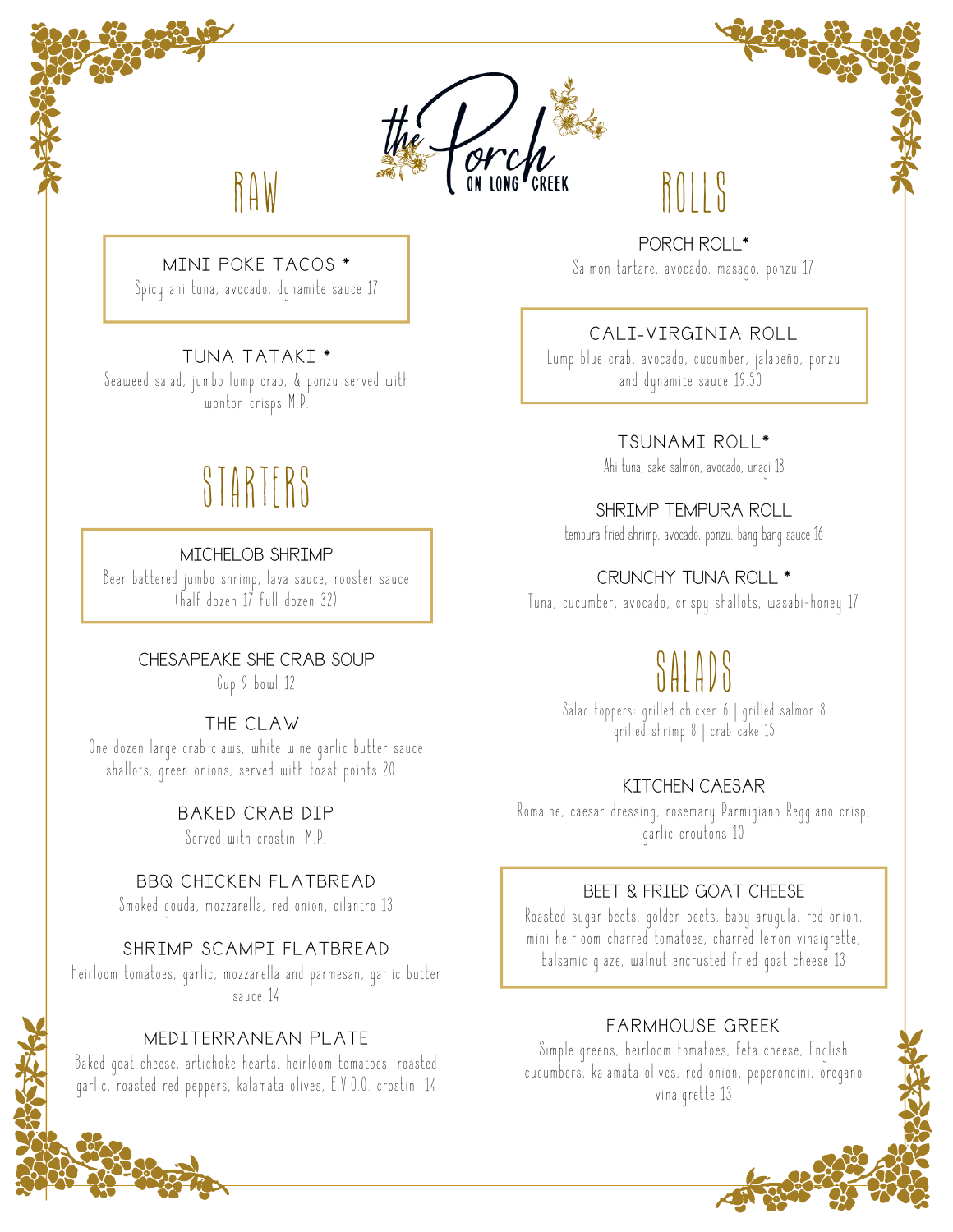## sandwiches

Served with your choice of french fries or seasonal vegetables

#### THE PORCH BURGER \*

Applewood bacon, pickled red onion, bibb lettuce, aged white cheddar, tomato, roasted garlic aioli 16

FLOUNDER BLT Crispy fried, applewood bacon, bibb lettuce, tomato, house remoulade 18

#### FRENCH DIP AU JUS

Slow roasted shaved prime rib, provolone, qrilled onions, horseradish 20

#### JUMBO LUMP CRAB CAKE

Bibb lettuce, tomato, house remoulade, Martin's Potato Roll 20

## ENTREES

Available after 4pm

#### SEARED SCALLOPS

Saffron cream sauce, Southern risotto with applewood smoked bacon and baby spinach 39

#### SALMON

Lemon caper butter, herb-roasted fingerling potatoes, seasonal vegetables 32

#### JUMBO LUMP CRAB CAKES

Herb-roasted fingerling potatoes, seasonal vegetable, lemon-caper tartar M.P.

#### CAJUN BOURBON SHRIMP

Peppers, onions, tomatoes, tossed in a spicy cream sauce, penne pasta 28

#### PRIME FILET MIGNON

Yukon gold smashed potatoes, asparagus, frazzled onion rings, bordelaise 40

#### HERB CRUSTED RACK OF LAMB

Pistachio mint pesto, yukon gold smashed potatoes, seasonal vegetables, balsamic glaze, demi-glace 40

Seasonal Vegetables 6 Herb-roasted Fingerling Potatoes 6 Yukon Gold Smashed Potatoes 6 French Fries 5 Southern Risotto 7

S I D E S

Chicken Tenders 8 Pepperoni Flatbread 8

K I  $\overline{D}$ S

(Please be aware, parties of 6 or more may not split checks and a 20% service charge will be added. Thank you) Consuming raw or undercooked meat, eggs, poultry, or seafood may increase your risk of contracting a food borne illness, especially if you have certain medical conditions. These foods can be contracted to order be cooked to order.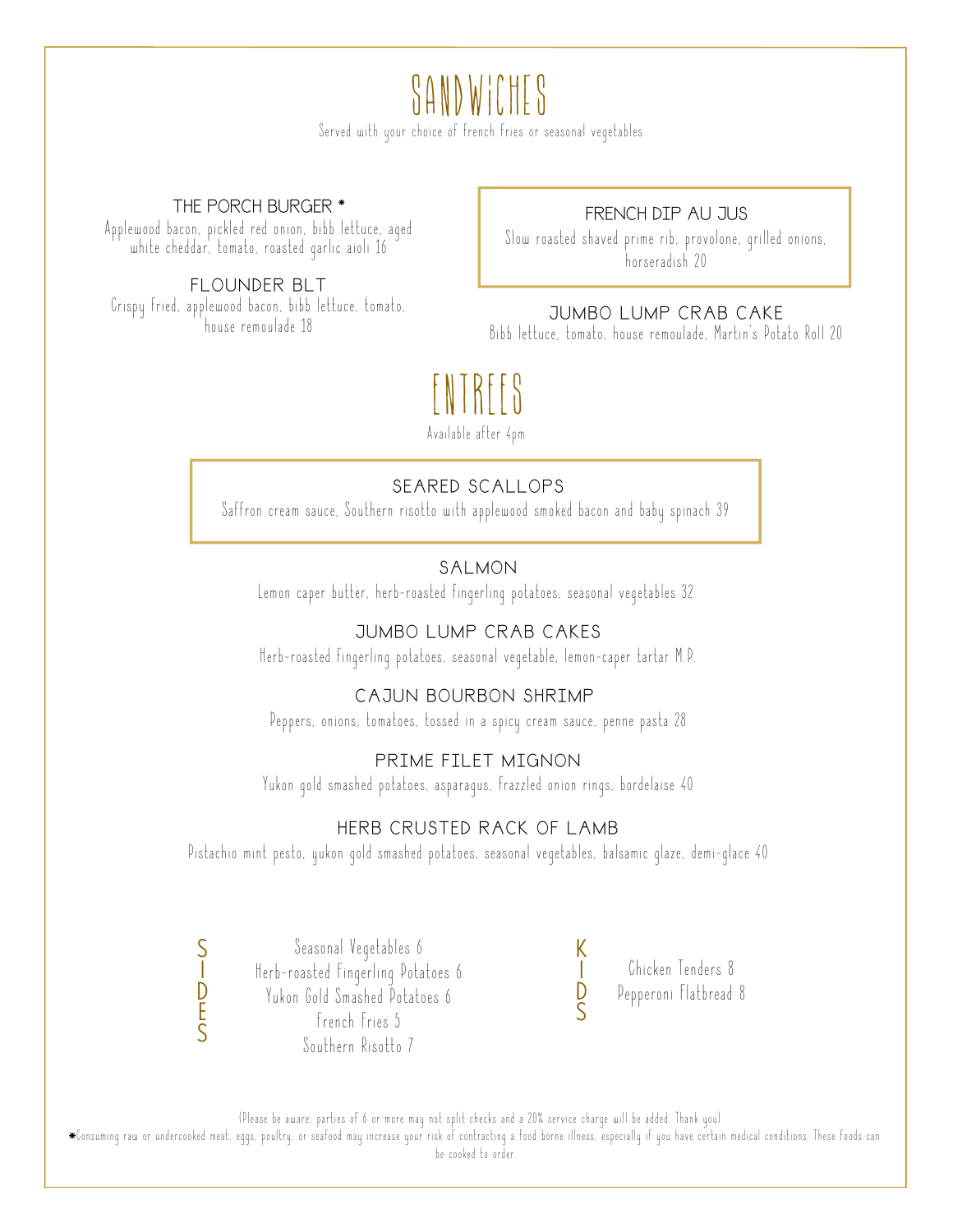Cocktails

#### FUEGO MARGARITA 14

Espolon Blanco, jalapeño, agave, lime, chili lime salt rim.

#### PORCH PALOMA 14

Espolon Blanco, grapefruit, "Q" grapefruit soda, hibiscus salt rim.

### OLD FASHIONED 13

Maker's Mark, seasonal house-made bitters, muddled cherry & orange, over a big rock.

Try it "Banana Bread" style with Tullamore D.E.W. Irish Whiskey, Giffard Banane, spiced syrup, black walnut bitters +2

#### LONG CREEK MOJITOS 10

Flavors: Classic | Raspberry | Cucumber, Bacardi Silver, fresh fruit, fresh mint.

#### CRUSHES 9

Flavors: Orange | Grapefruit | Raspberry Cherry Limeade | "John Daly" style Flavored vodka, fresh juice, lemon-lime soda, crushed ice.

Budweiser 5 | Bud Light 5 | Miller Lite 5 Yuengling Lager 5 | Coors Light 5 Michelob Ultra 5.50 | PBR 5 | Corona 6 Corona Light 6 | Heineken 6 Bold Rock Cider 6 | El Guapo IPA 6.5 Modelo Especial 6 | Modelo Negra 6 Stella Artois 6 | Stella Liberty (N.A) 6

#### HIBISCUS MULE 14

Tito's Vodka, ginger syrup, lime, "Q" hibiscus ginger beer.

Try it with Herradura Ultra Anejo Tequila +3

#### THE WISEGUY 15

Our take on the classic "Godfather"

Old Forester Bourbon, Disaronno amaretto, lemon, blueberry black tea syrup, orgeat syrup, garnish with lemon peel, over a big rock.  $\Box$ 

 $\overline{111}$  $\triangleleft$  $\circ$ 

ONA

 $\omega$ 

 $\Omega$ 

#### KIND OF A BIG DILL 15

Fords Gin, cucumber, Topo Chico Lime Sparkling Water, Elderflower liqueur, lemon, fresh dill.

#### PINA-RITA 14

Espolon Blanco, coconut milk, fresh pineapple, lime agave, toasted coconut salt rim.

#### HEMINGWAY RUM-HATTAN 15

Papa's Pilar rum, Cocchi Vermouth di Torino, Amaro Nonino, orange bitters, served up. (All cocktails are crafted with fresh juices and ingredients, and are therefore subject to availability.)



Lagunitas IPA 6.2 ABV 7.5

Devil's Backbone Vienna Lager 5.2 ABV 7

Kona Brewing Co. Big Wave Golden Ale 4.4 ABV 7

 $\cap$  $\alpha$  $\prec$ 

ĹЦ.  $\vdash$  $\Omega$ 

 $\sim$  Ask about our rotating seasonal draft  $\sim$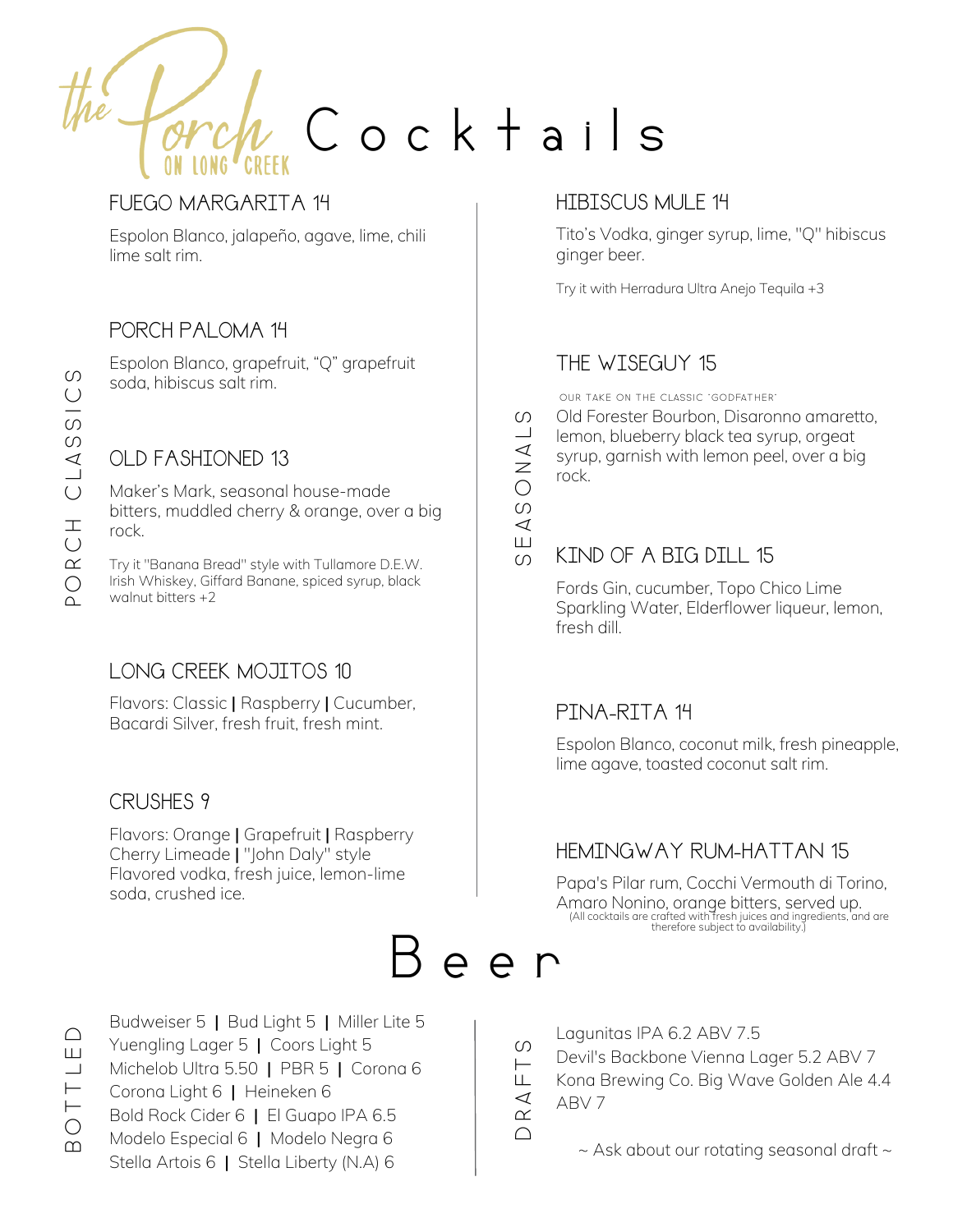## THE PORCH 'Champagne SOCIAL

Every Saturday and Sunday from 11:30am - 3:00pm

*LIVE MUSIC*

#### *BRUNCH FEATURES*

*CHAMPAGNE SPECIALS*

50% off bottles up to \$50 25% off bottles (\$50-\$100)

> Ask your server about our Porch apparel (sold up front)

Scan to follow what we're up to on Instagram.





# Golden Hour

#### **HAPPY HOUR INSPIRED BY LIFE ON THE LYNNHAVEN RIVER. MONDAY-THURSDAY 4:00-5:30PM DINE IN ONLY**

Drinks ORANGE CRUSH / 6 Orange infused vodka, fresh squeezed orange juice, triple sec, lemon-lime soda. TITO'S MULE / 9 Tito's Vodka, ginger beer, fresh squeezed lime. CLASSIC MOJITO / 8 Silver Rum, fresh fruit, fresh mint. Wells / 5 Tito's  $/7$ Jack Daniels / 7 Bombay / 7 Domestics / 4 Imports / 5 \$1 off Drafts Bites PORCH ROLL / 12 CRUNCHY TUNA ROLL / 12 SHRIMP TEMPURA ROLL / 11 TSUNAMI ROLL / 13 MEDITERRANEAN PLATE / 9 MICHELOB SHRIMP (4 PER ORDER) / 10 BBQ CHICKEN FLATBREAD / 9 SHRIMP SCAMPI FLATBREAD / 10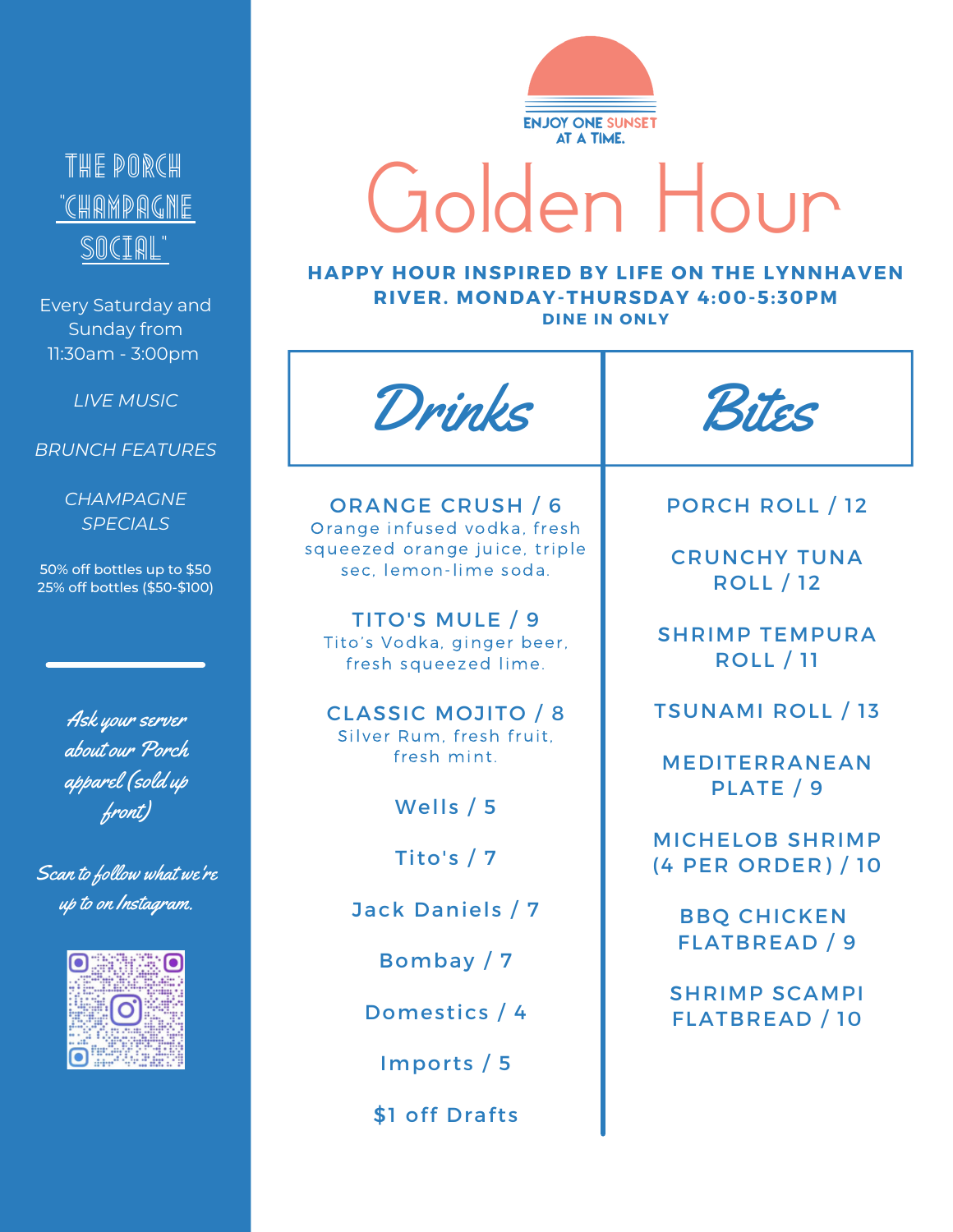

#### SPARKLING AND CHAMPAGNE

MASCHIO Prosecco Brut NV 187ml | Veneto IT 8 MIA Sparkling Moscato NV 187 ml | SP 8 GRUET Brut NV | New Mexico 30 JEIO Prosecco Brut NV | Valdobbiadene IT 30 VITTEAUT-ALBERTI CREMANT DE BORGOUGNE Rose Brut NV | Burgundy FR 48 SCHRAMSBERG Blanc de Blancs 2016 | North Coast CA 60 LAURENT PERRIER LA CUVEE Brut NV | Champagne FR 65 LUC BELAIRE "PHANTOM" Rose NV | FR 70 PERRIER-JOUET Grand Brut NV | Champagne FR 85 MOET Brut NV | Champagne FR 85 MOET Brut Rose NV | Champagne FR 90 VEUVE CLICQUET "Yellow Label" Brut NV | Champagne FR 100 TAITTINGER Brut Prelude Grands Crus NV | Champagne FR 120 MOET Imperial Brut NV MAGNUM | Champagne FR 135 DOM PERIGNON Brut 2006 | Champagne FR 250

#### CHARDONNAY

MIMI Chardonnay 2018 | Horse Heaven Hills WA 9 / 30 CUVEE SAUVAGE Chardonnay 2018 | Russian River Valley CA 12 / 45 MORGAN 2019 | Santa Lucia Highlands CA 48 ROMBAUER 2020 | Carneros CA 65 DOMAINE J.A. FERRET POUILLY-FUISSE 2018 | Burgundy FR 70 CAKEBREAD 220 | Napa Valley CA 75 DOMAINE LEFLAVIE 2019 | Puligny-Montrachet Macon-Verze FR 85 FAR NIENTE 2019 | Napa Valley CA 90

#### ROSE

CHATEAU BERNE Romance 2020 | Mediterranee FR 9 / 30 HOGWASH 2020 | Napa Valley CA 32 AIX 2020 | Provence FR 35 DOMAINES OTT By. Ott 2020 | Cote de Provence FR 50

#### SAUVIGNON BLANC

YEALANDS 2021 Marlborough NZ 9 / 30 MATANZAS CREEK 2019 Sonoma County CA 36 CRAGGY RANGE 2021 | Marlborough NZ 45 TWOMEY 2020 | Napa Valley CA 50 DOMAINE CHATEAIN Sancerre 2020 | FR 60 CLOUDY BAY 2020 | Marlborough NZ 65

#### OTHER WHITES

LUNA NUDA PINOT GRIGIO 2020 Dolomite IT 9 / 30 DOMAINE VERDIER Muscadet 2018 | Loire Valley FR 30 S.A. PRUM Essence Riesling 2020 | Mosel GR 30 BARBOURSVILLE Viognier Reserve 2020 | Barboursville VA 35 PACO & LOLA Albarino 2020 | Galicia Spain 38 SOKOL BLOSSER Pinot Gris 2019 | Willamette Valley OR 40 DOMAINES SCHLUMBERGER Pinot Blanc 2019 | FR 40 CAYMUS CONUNDRUM White Blend 2019 | CA 45 ERNIE ELS BIG EASY Chenin Blanc 2018 | Stellenbosch SA 45